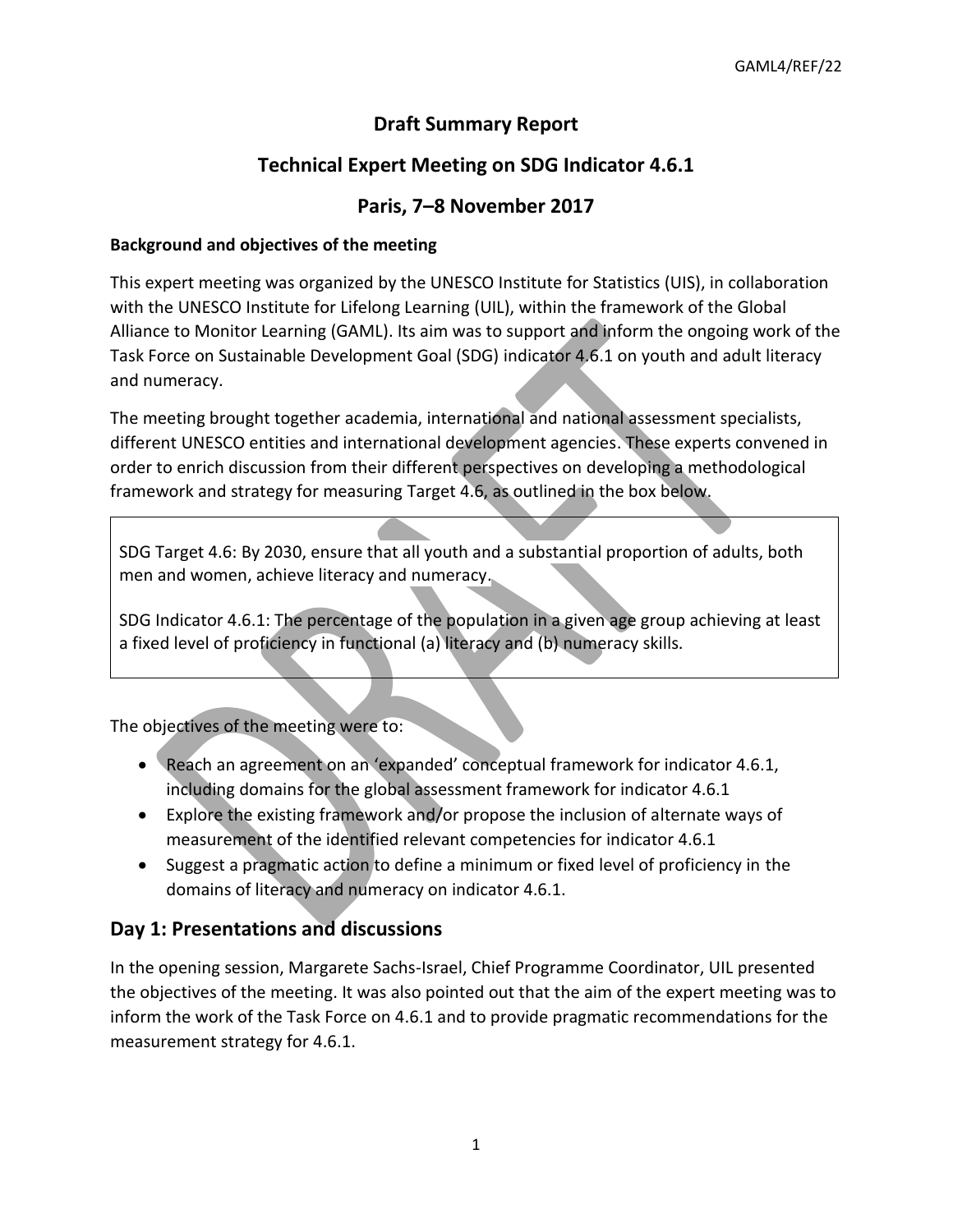## **Session 2: Background and working framework – Challenges and opportunities to report on indicator 4.6.1**

Silvia Montoya, Director of UIS, in a presentation entitled 'Challenges and opportunities to report on the indicator 4.6.1', stressed the importance of moving quickly given the tight deadlines that must be met in order to monitor this target effectively by the end of 2018. As the custodian of the SDG 4 indicators, UIS is required to update the Technical Cooperation Group (TCG), which will, in turn, report to the Education 2030 Steering Committee on the status of each indicator, including 4.6.1, in December 2017. More importantly, there was a need to develop proposals for the Tier III indicators by December 2018, including estimates of the cost of delivery.

Ms. Montoya briefed participants about the current status of data sets that could be useful in reporting against indicator 4.6.1. Those data sets are generated through both indirect and direct assessments conducted at global and national levels. There are a few cross-national assessment surveys, such as the Organisation for Economic Co-operation and Development's PIACC (Programme for the International Assessment of Adult Competencies), the World Bank's STEP Skills Measurement Programme, and UNESCO's Literacy Assessment and Monitoring Programme (LAMP), which are largely based on the same conceptual frameworks. While a majority of countries in the world still use a dichotomous definition of literacy (i.e. literate or not), a number of countries have undertaken their own national assessments to monitor the literacy skills of their adult population. Two of these countries – Kenya and Bangladesh – were represented during the meeting. There was, however, an issue concerning differences in constructs and frameworks adopted by different national assessments, which might pose challenges in cross-national comparisons.

Ms. Montoya highlighted three key questions: 1) What and who to assess; 2) how to assess; and 3) how to report. She noted that answering these questions demanded discussion of definition and content, methodological and operational frameworks, and reporting levels and periodicity.

Participants were also provided with a summary of the main definitions currently in use by different assessments, sourced from UIS metadata. For example, the UNESCO definition<sup>1</sup> was employed in two UNESCO-led literacy assessments, LAMP and RAMAA. Other initiatives, such as the European Literacy Policy Network: European Declaration of the Right to Literacy, PIACC and the STEP Skills Measurement Programme defined functional literacy and numeracy in a similar but different manner.

 $\overline{a}$ 

 $1$  'Literacy is the ability to identify, understand, interpret, communicate and compute, using printed and written materials associated with varying contexts. It involves a continuum of learning in enabling individuals to achieve their goals, to develop their knowledge and potential, and to participate fully in their community and wider society'.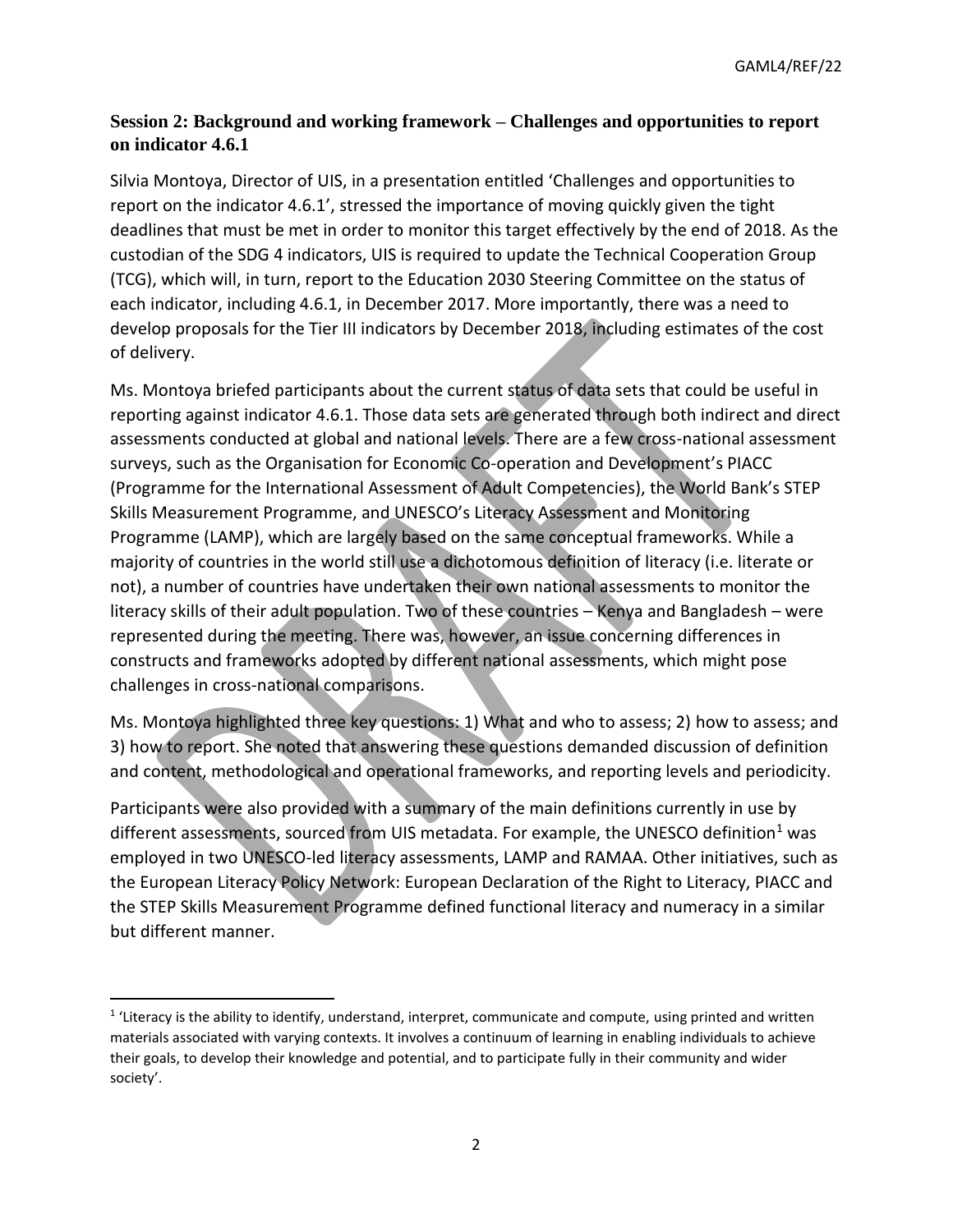Ms. Montoya also presented criteria to measure functional literacy and numeracy, including: a) a definition that invokes a continuum, b) an assessment which covers a full range of skills, c) statistical methods which confirm psychometric stability, and d) statistical methods to support cross-national comparisons.

Using this set of criteria, Ms Montoya provided an analysis of the existing direct and indirect cross-national and national assessments. National indirect assessments which a large number of countries currently conduct, conceptualize literacy as a dichotomy, either you are literate or illiterate, rather than as a continuum, having a range of skills. This information collected through different surveys conducted at country were used to report on UIS literacy rate. Neither of these assessments meet the criteria for measuring 4.6.1. On the other hand, cross-national direct assessments, such as PIACC, IALS, ALL, STEP and LAMP, meet all of the four criteria, while RAMAA, implemented in 12 countries in Africa, meets only one out of the four criteria. With regard to direct national assessments of literacy, only Canada met all the criteria. The USA, New Zealand, India and Kenya met at least three out of the four criteria.

Ms. Montoya highlighted the challenges in using different assessments to report on the same indicator. For example, while both PIACC and LAMP evolved from IALS and ALL, they differ in terms of content though with some common items, mode of delivery and reporting methodologies. However, they evolve from the same IALS/ALL framework and there are enough commonalities to allow harmonization and statistical comparison through model-based estimation.

Regarding reporting on the SDG 4, Ms. Montoya stressed the importance of pragmatism and balancing the need for interim reporting from 2017 with available data and tools; and developing a methodology for sustainable reporting in the long run.

For the long-term monitoring of Target 4.6, there is a need to adopt, adapt or develop a new tool to measure progress, which embodies equity and is accessible by all as a global public good. Also needed are key principles to build on existing work, the use of national data, where possible, and the use of non-official data to fill the gaps while balancing quality with fitness for purpose. To set such criteria, the following aspects must be considered: whether a measurement framework sufficiently covers required domains; the properties of the tool; and the properties of data for reporting.

It is also critical to agree on the essentials of comparability, linking and/or anchoring methodologies to maximize coverage to measure progress against SDG 4. It is also critically important to propose the interim reporting strategy (IRS), while linking methodologies and tools are being finalized, that will provide progress into long-term sustainable reporting strategy.

UIS further proposed the following steps to move forward:

1. To determine an initial list of criteria for using existing data with specific attention to instrument that use to produce the data and quality of data.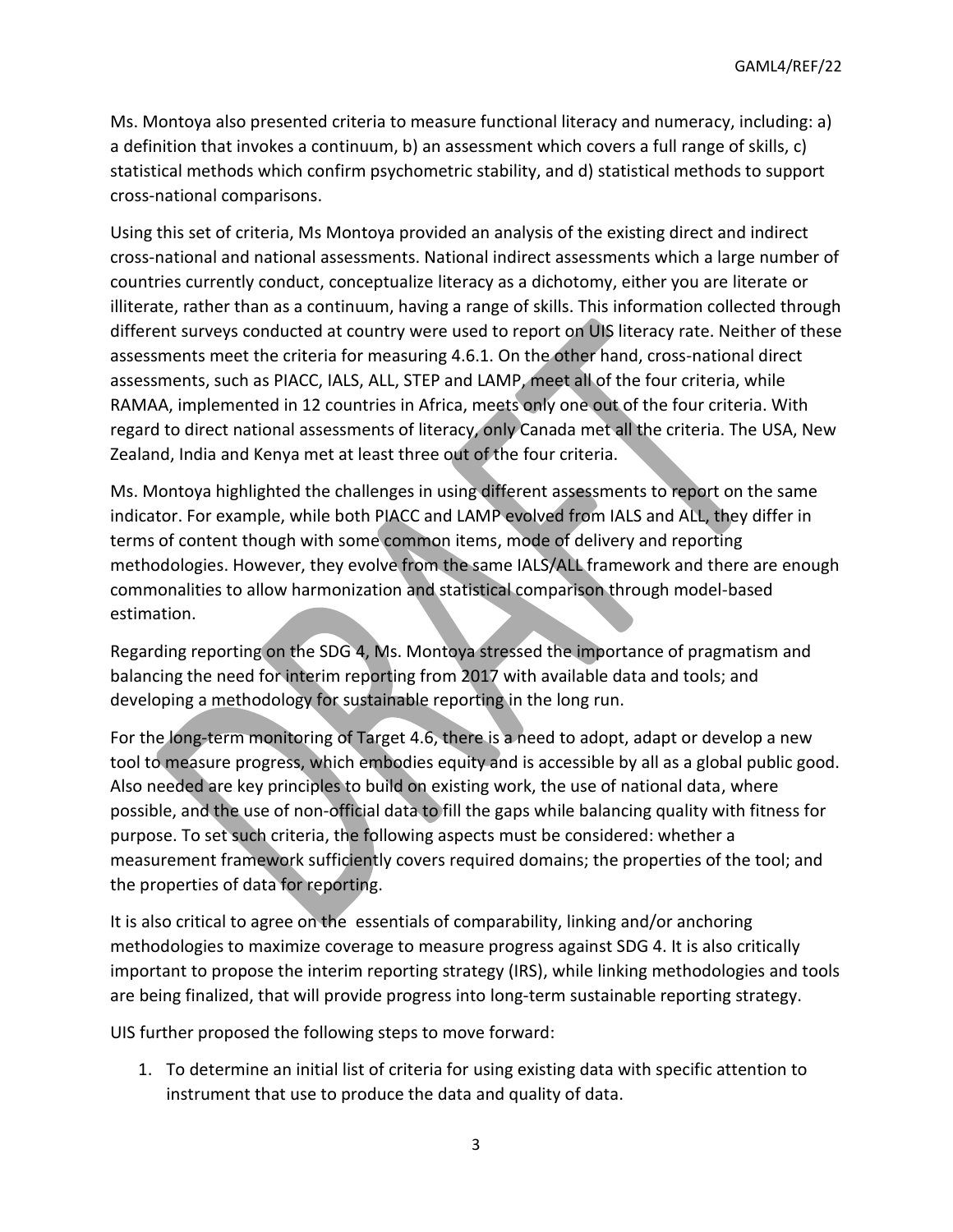- 2. To identify further methodological work to be conducted, including examine methodology that could link existing datasets, as well as developing new methodology, by convening a group of experts to set priorities and compare different methodologies.
- 3. To decide on a pragmatic and workable framework for interim and long-term reporting.
- 4. To consider the alignment of skills with basic education.

Ms. Montoya closed the presentation by showing a possible way forward for interim reporting, using national data with appropriate footnotes describing the quality and comparability of the data.

**Session 3: Frameworks of the existing cross-national and national literacy assessments** The existing cross-national and national direct literacy assessments of PIACC, STEP and LEO (Level One) were presented.

#### OECD's PIAAC Literacy and Numeracy Frameworks

**William Thorn, Senior Analyst, OECD,** started with a reference to Ms Montoya's presentation and the challenges that lie ahead. He provided a brief overview of the PIAAC assessment framework and its likely development in its second cycle and beyond. The PIACC assessment framework defines the features of the construct to be measured, and guides the development of test items as well as the interpretation of results. Following the first cycle, the second cycle is about to start (2018–2023).

PIAAC's defined literacy as 'understanding, evaluating, using and engaging with written texts to participate in society, to achieve one's goals, and to develop one's knowledge and potential'. It has the following characteristics:

- 'Use' oriented concept of competency (i.e. adults read, deal with mathematical information to do things in the world).
- A continuum of proficiency levels.
- Covers both cognitive and behavioural dimensions.
- Is a socially purposeful activity.

Three main dimensions of the construct are:

1) Content (the artifacts, tools, knowledge, representations and cognitive challenges that constitute the corpus to which adults must respond or use). This includes print-based or digital types of texts in different formats, such as continuous or prose texts, noncontinuous texts, mixed texts and multiple texts.

2) Cognitive strategies (the process that adults must bring into play to respond to or use given content in an appropriate manner). Cognitive strategies involve functions such as accessing and identifying text, integration and interpretation, and evaluation and reflection.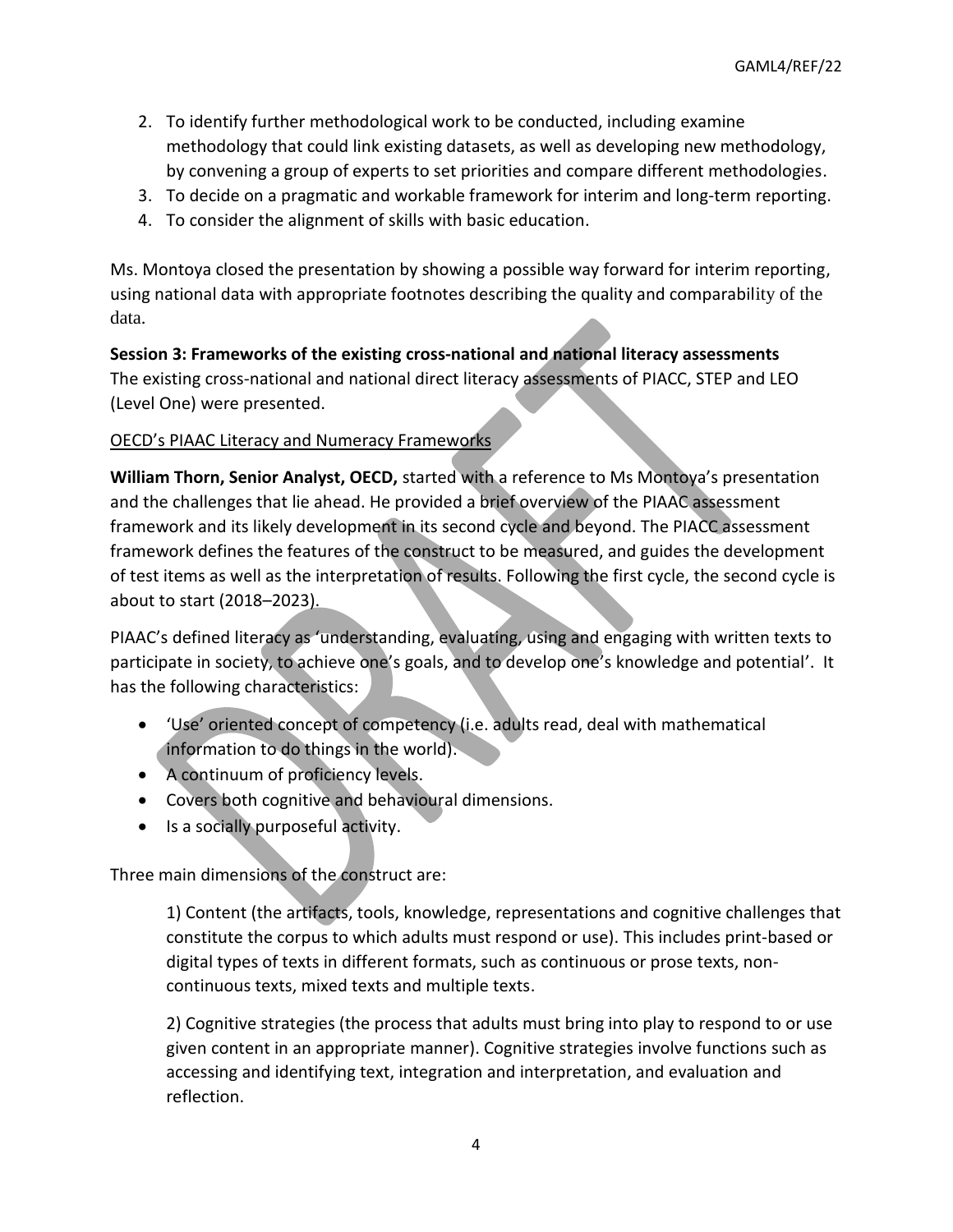3) Context (the different situations in which adults have to read, display numerate behaviour and solve problems. The texts in tasks represent personal contexts, society and community.. PIACC assessed the respondents' response to written text (reading), not the production of written text (writing). The numeracy framework adopts a similar approach.

In the second cycle of PIAAC, while minimal change has been made to the literacy component, a significant change has been introduced to numeracy. It now includes the ability to engage with digital representation and tools. Numeracy components might be developed to identify people with low numeracy levels. It was noted that considerable commonality exists across frameworks in different studies, such as IALS, PISA, PIRLS, TIMSS and PASEC.

An assessment framework should aim to define a construct that is relatively context independent (i.e. relevant across different population groups and over time. There may be other assessment frameworks of literacies or numeracies,but it is difficult to conceive constructs that do not have considerable commonalities with those of PIAAC.

## **World Bank Group's STEP Household Survey: Operationalizing the PIAAC framework in middle-income countries**

**Koji Miyamoto, Senior Economist, World Bank Group,** explained that, built on the PIACC framework, STEP was conducted in 15 countries and mainly among urban populations in middle-income countries, including Kenya. Currently, preparation is underway for Afghanistan to participate in STEP. The sample size of the STEP household survey is 2,000–3,500, targeting adults between 15 and 64 years old. It is a paper-pencil assessment which takes about 2–2.5 hours to complete. Countries can opt for a partial or full module. In addition to the test assessment, household and individual information was also collected. There was good reason for thinking PIACC could work in middle-income countries, however it was financially and administratively demanding for many countries.

## **Existing national framework to improve measuring of lower literate population – The case of Germany's Level One Survey: Theory and Item Construction**

**Anke Grötluschen, Professor, the University of Hamburg, Germany,** presented the framework of the Level One Survey (LEO) from Germany. Based on the British Skills for Life Survey, the LEO Survey attempts to provide a fair estimation of functional literacy with a particular focus on the low end of the ladder. LEO uses the UNESCO definition of literacy to assess reading and writing and its proficiency levels are theoretically linked to PIAAC levels.

LEO has five 'alpha levels' ranging from Alpha Level 1 (reading at letter level) to Alpha Level 5 (reading at text level), but Alpha Level 3 is still below PIACC Level 1. Each alpha level is described by difficulty-determining factors and can-do descriptions. Anke Grötluschen also informed the meeting of Germany's plan to link PIACC and LEO statistically.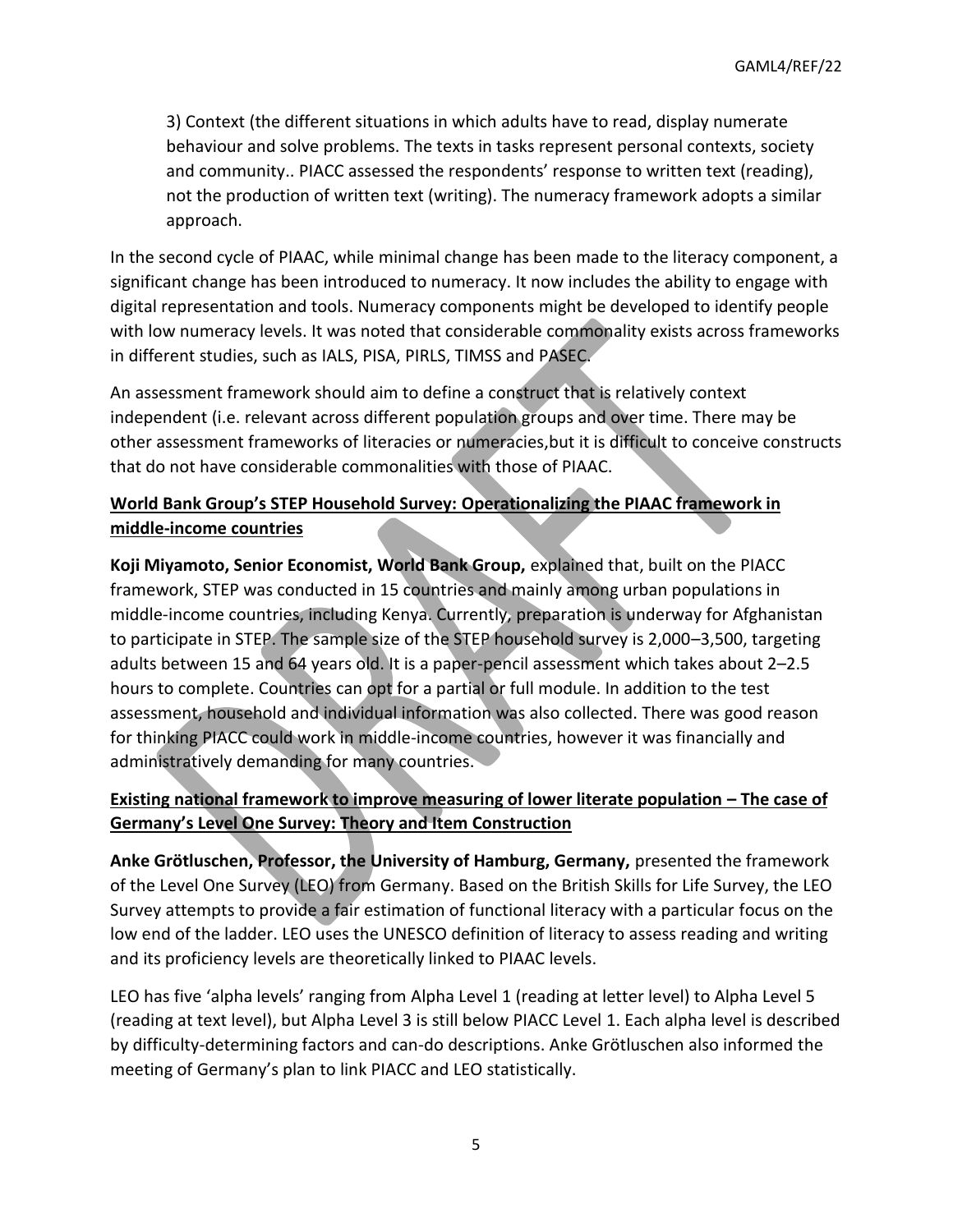There are considerable methodological differences between PIACC and LEO. Ms Grötluschen described the differences and why, ultimately, LEO is based on the British approach.

LEO uses two-step approach, comprising constructing reading (decoding/recording) and lexical reading (lexical entry of the word into the mind). It considers LIX (index of readability), including length of words and sentences, complexity of sentences, cluster of consonants, word frequency, and typography.

Considering the transferability of the assessment to other languages and regions, she said that reading was much more transferable than writing.

### **Discussion**

Several issues were identified as critical in the existing assessment frameworks and domains.

- Impact and use of surveys: A key consideration is the usefulness of assessments to countries. In this context it was asked how these surveys contributed to policy formulation, what their value was for countries, and what we could learn from them going forward.
- Limitations of STEP: Concerns were raised about the limitation of STEP in urban areas and the importance of national needs when collecting data. Koji reported that in some countries the survey was extended to rural areas, which is very important for covering 4.6.1.
- Domains: All the definitions of literacy refer to writing as an integral part of adult literacy skills, especially in our increasingly digitalized world. However, it was generally agreed that writing is more difficult to measure and assess and requires the evaluation of psychometricians in scored responses and complex modelling in scaling. In addition, trained scorers and complex operation in scoring to evaluate responses. Writing could, however, be part of national surveys as indicated in several examples (e.g. LEO in Germany; Korean Literacy Assessment; IVQ in France; NAPLAN in Australia). There was a broadly shared sense, however, that global writing assessment with cross-country comparability would not be recommended, due, for instance, to linguistic comparability, including different levels of transparency in orthography. To capture lower-end skills, national sub-tests for writing skills could be conducted.
- Participants agreed that assessments should test more than the ability to deal with familiar contexts which can bias the results of tests. Increasingly, there is a need to assess the ability to deal with the unfamiliar. The issue, however, is how to make items that are unfamiliar to all.
- Time: The time involved in each survey needs to be considered. STEP, for example, takes 2.5 hours including the background questionnaire. This is an important consideration not only for a stand-alone test, but also if one would like to implement a short literacy module to existing household surveys.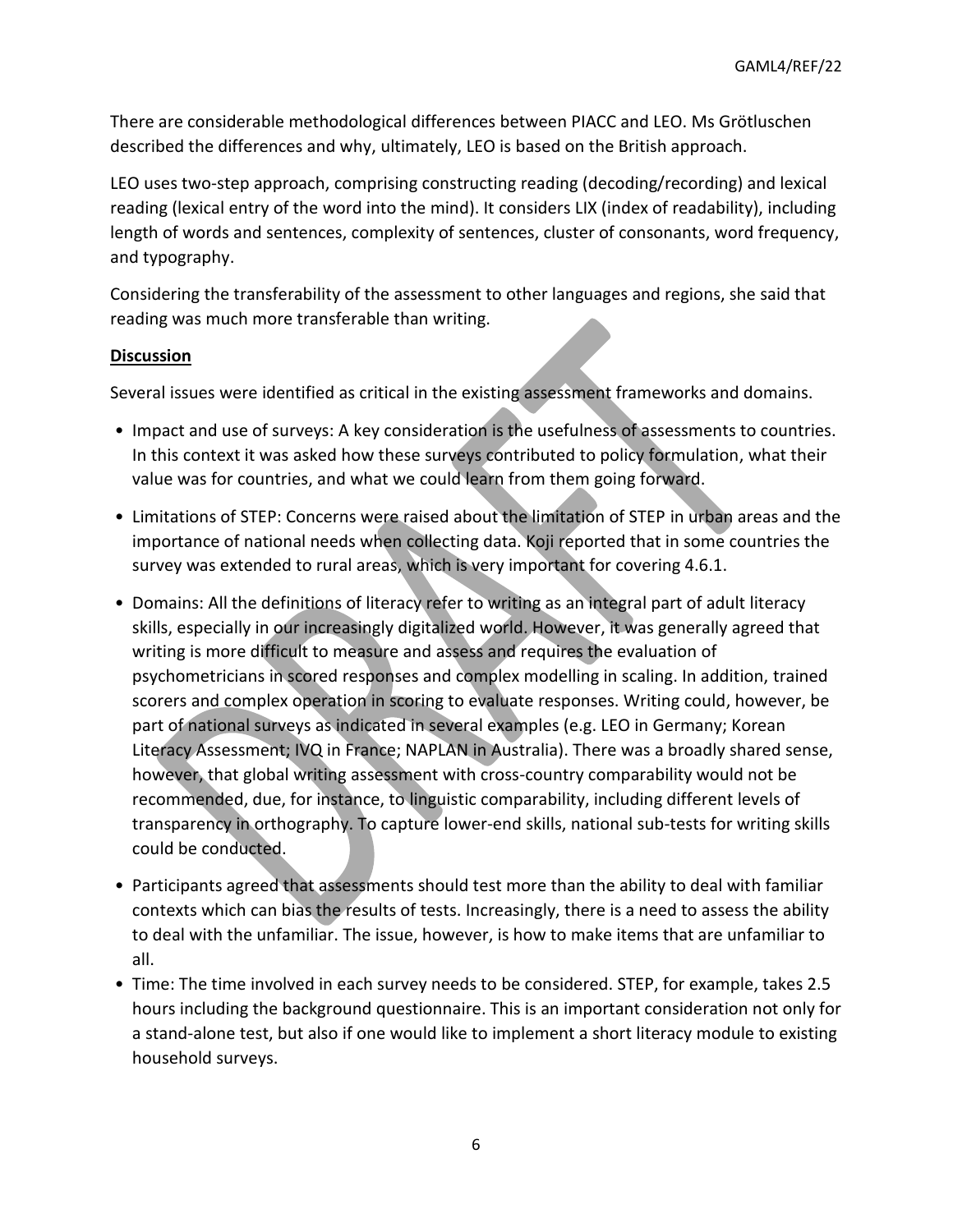- Costs: The cost of surveys aiso a key consideration and can often prevent countries from participating in cross-national surveys or even undertaking their own. STEP, for example, costs 500,000 USD per country.
- Participants also learned about OECD's plan to develop a short literacy survey (to be administered on a tablet), which could be of used for SDG 4.6.1 monitoring. The first step is to develop a test, scale the test and translate versions in different languages.

#### **Contextualization of cross-national assessments**

**Bryan Maddox, Senior Lecturer, University of East Anglia, U.K.**, presented some of the findings of his ethnographic research on UNESCO's LAMP experience at country level, focusing especially on adult literacy assessment events in rural Mongolia. He provided several illustrative examples of the issues of contextualization or the lack of it when global literacy assessment was conducted at national levels. The issues of 'too much contextualization' and 'not enough contextualization' was explored, based on observations made regarding the relationship between textual and contextual knowledge of a respondent when Mongolian nomadic herders participated in the LAMP assessment. The problem was observed when the assessment content was too distant from the lived reality of the respondent. When test items are 'too much contextualized', however, it was also problematic as the respondent privileged contextual knowledge linked to his real life over textual knowledge contained in the assessment, which should be the reverse. Mr Maddox also pointed out the potential influence of socio-cultural factors on the assessment process and outcomes, as was the case of the Mongolian nomadic respondent whose family was eager to help the respondent as part of their culture of collaboration. The challenge is to find a point of balance in contextualization. Maddox stressed the importance of testing the validity of assessment in local contexts as formal validation standard processes might also mask the differences in performance. Therefore, different validation standards should be identified. He also highlighted key issues to be further explored, such as resources and support, capacity, adaptation, gender bias and the cultural fit of the assessment.

#### *Participant agreed that:*

- In using large-scale assessment across countries, more feasibility studies are required to understand the cultural adaptations. As there were serious policy and financial implications of assessments, sufficient time is needed to produce a good contextual fit and to eliminate errors in the assessment. However, the ambitious plans and timelines for reporting on indicator 4.6.1 will make such studies difficult.
- The question of contexualization was considered very important and interesting. It might be helpful to consider what items can be decontexualized. Looking at how national surveys deal with the contextualization issue could also be useful.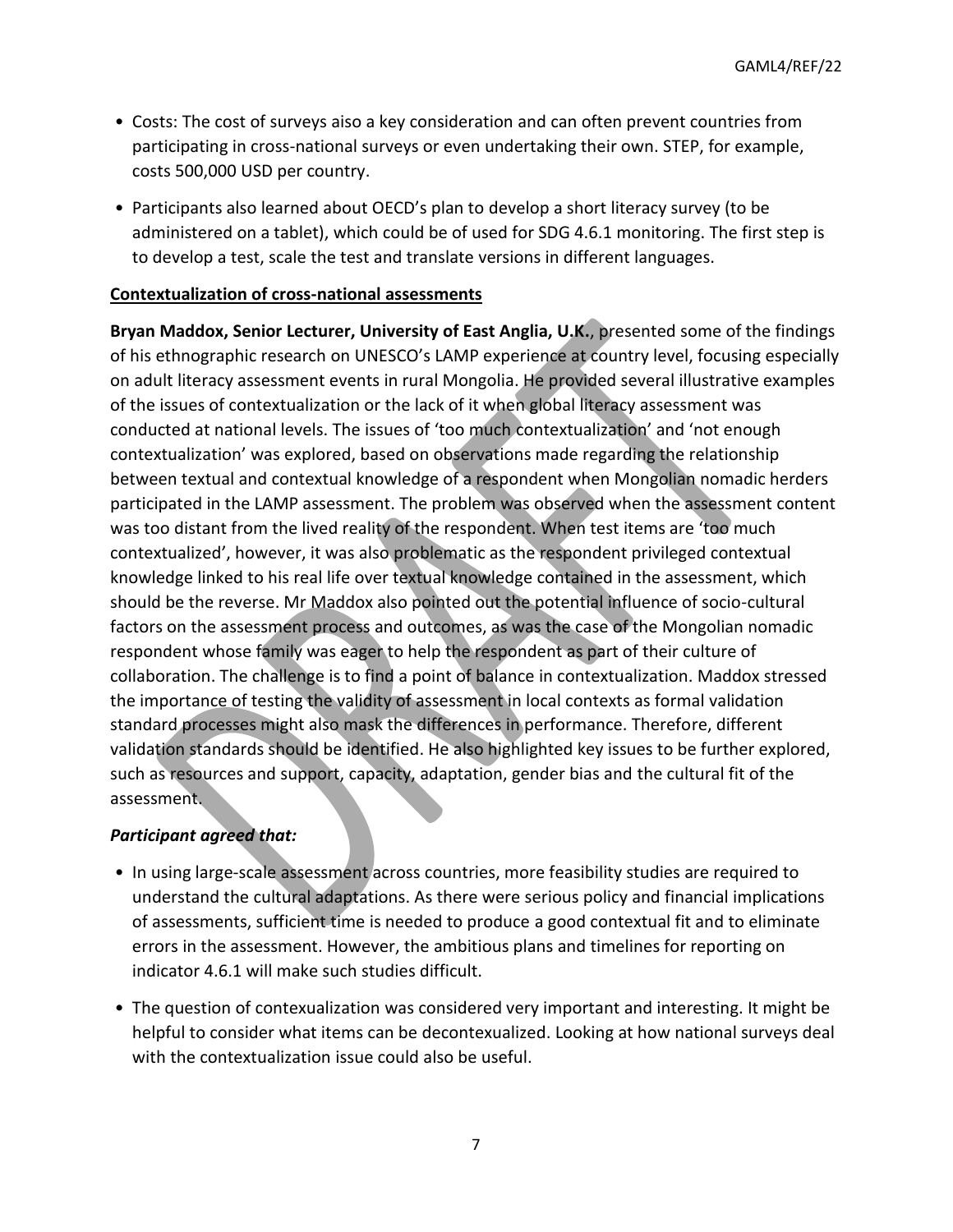• Another idea was to create a large pool of items through adaptive testing, although its use in low- and middle-income countries and the complexity of creating such a large pool of items could be a challenge.

## **Session 5: National literacy assessments: Cases of the Bangladesh Literacy Survey and the Kenyan Adult Literacy Survey**

During this session, Kenya and Bangladesh described how they had implemented literacy assessments.

### Kenya National Adult Literacy Survey (KNALS)

**Janet Chepkemoi Rotich, Deputy Director, Directorate of Adult and Continuing Education, Kenya**, explained that the **Kenya National Adult Literacy Survey** (KNALS) was carried out to fill in the gaps for informed policy-making. Following the first survey in 1988, the second survey, KNALS-I, was conducted in 2007. Since 2016, Kenya has been developing KNALS-II, based on UNESCO's operational definition of literacy. Although it was initially planned to adapt UIS-LAMP for the second KNALS-1, it was realized that LAMP's objectives were different from those of KNALS-I, which aims to establish baseline information on adult literacy levels as well as to obtain comprehensive data from programme providers.

Eventually, it adapted both Southern and Eastern Africa Consortium for Monitoring Educational Quality (SACMEQ) and LAMP models. In KNALS-I, a nationally representative sample of 18,000 households was included. Literacy was measured both directly and indirectly (through selfdeclaration).

Tests were translated from English into 19 main languages and the survey was conducted in 20 languages. The survey questionnaire included a household questionnaire, an individual questionnaire, an institutional questionnaire, and a direct literacy assessment.

Performance of youth and adults was measured based on continuum of skills. Literacy components focused on narrative prose, expository prose (continuous text) and documents (non-continuous text), while the numeracy component included number, measurement and space. The range of the scale was from Level 0 (cannot read or write) to Level 5 (can read forward and backward through a text in order to confirm understanding). Level 3 applied to a literate person who had acquired the essential basic knowledge and skills of reading and numeracy and was able to sustain literacy skills. A person who attained Level 4 was considered as having the desirable cognitive skills.

The findings of KNALS-I revealed the geographic dimensions of literacy skills distribution across the country with Nairobi province having above-the-national-average literacy competencies, with north eastern province scoring the lowest scores. Nationally, 29.6 per cent attained the desired literacy competency levels and 61.5 per cent attained the minimum mastery levels. In the second phase of KNALS, there would be eight competency levels, as opposed to five in the KNALS I. Unlike the previous assessment survey, KNALS II would have an explicit assessment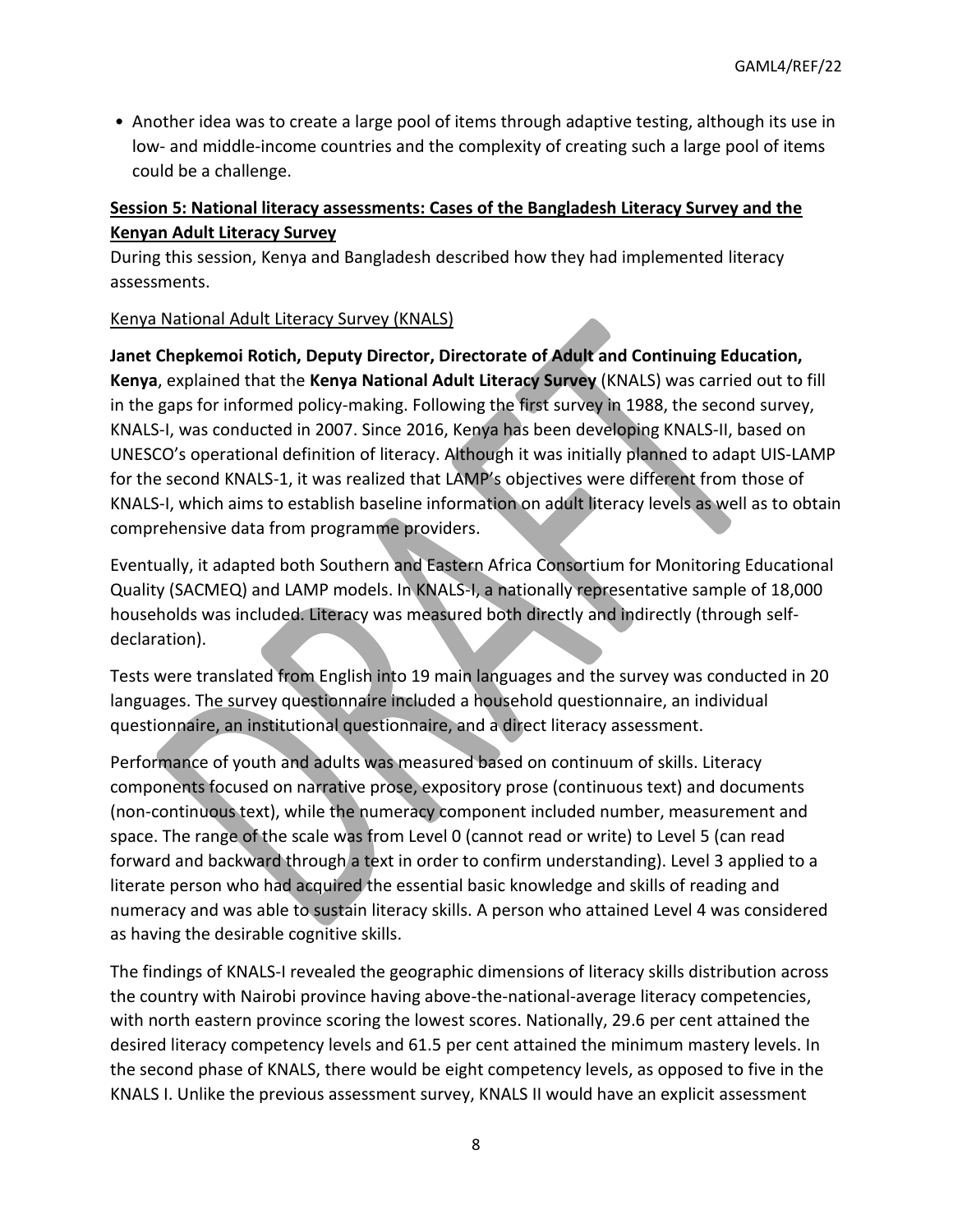framework. The benchmarks would be aligned with the Kenyan National Qualification Framework and Curriculum for Formal and Non-Formal Adult education.

#### Literacy Assessment Surveys in Bangladesh

**A.K.M. Ashraful Haque, Project Director, Bureau of Statistics, Bangladesh**, presented on the **Literacy Assessment Survey 2011** and the plans for the **Literacy Assessment Survey in Bangladesh in 2018**. Mr. Haque gave an overview of Bangladesh as a country, followed by a presentation on literacy assessment in Bangladesh. Bangladesh has already produced data for indicator 4.6.1 within the framework of SDG 4. In Bangladesh, the definition of literacy used in censuses between 1961 and 2011 by the Bangladesh Bureau of Statistics was based on the decision that a person of 7 years and older who was able to read and write a letter should be considered literate.

Mr. Haque explained that Bangladesh will adopt UNESCO's definition of literacy. In Literacy Assessment Survey in 2011, the test instrument measured four domains: reading, writing, numeracy, and communication and comprehension. Four competency levels were identified: non-literate (lack ability to recognize and write alphabets, words, and numbers, score between the range of 0 and 24.99), semi-literate (ability to recognize and write some simple words, to count objects and numbers at a very basic level, scoring in the range of 25 and 49.99), literate at initial level (ability to read and write sentences, possessing skills of four basic rules of arithmetic and limited use of literacy skills, scoring between 50 and 74.99) and literate at advanced level (ability to read and write fluently, competency in four arithmetic rules, ability to use the skills in everyday life, scoring between 75 and 100).

#### *Discussion*

- Ms. Rotich explained that Kenya used a large sample size in order to cover 47 counties. She also confirmed that Kenya used Blooms' taxonomy to define the different levels of skills and that they planned to expand the levels.
- While both countries used UNESCO's definition of literacy, participants noted that they measured different domains, have different proficiency levels and cut-off points which would make comparability challenging.
- Participants also discussed the challenges associated with languages and translation. In the case of Kenya, rigorous methods were employed to ensure the meaning remains unchanged by doing both forward and backward translations and the employment of three translators per language.
- Other questions concerned methods to ensure item difficulty levels will be maintain through translation, and the need to have assessment framework for both literacy and numeracy. In Kenya, the assessment framework of KNALS-II has been developed and aligned with the Kenyan National Qualification Framework and Curriculum for Formal and Non-Formal Adult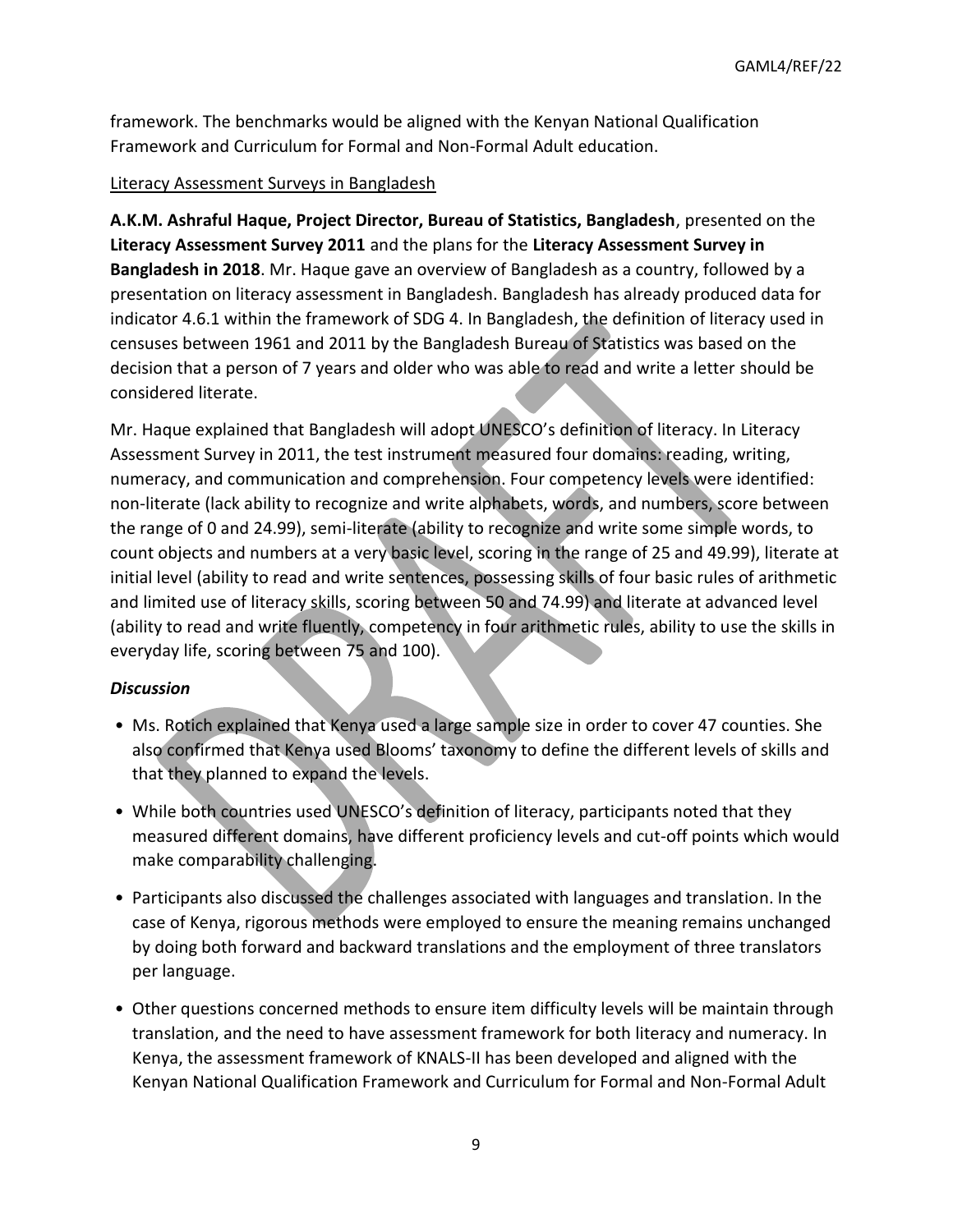education, which facilitates benchmarking progress and ensure equivalencies of competence levels across formal, non-formal and informal pathways.

#### **Session 6: Summary of Day 1**

The main conclusions and agreements reached at the end of Day 1 were as follows:

- It was agreed to adopt the UNESCO definition of literacy (2004) as the conceptual framework since it does not eliminate measurement issues, does not clash with other definitions and is currently in use by many countries.
- Participants also discussed the importance of linking the definition with the levels of proficiency and differentiating between a definition, an assessment framework and an assessment tool, as these are different things.
- Regarding domains, it was agreed that the global assessment framework should focus on reading and numeracy. Writing, which was considered important, could be assessed at the national level if countries so desired.
- Substantial variations in proficiency levels across national and international assessments posed the challenge of global comparison but the existing dataset included a wide variety of domains and sub-domains to assess literacy and numeracy of the adult population for different purposes.
- The challenges concern how to define levels, as well as different domains and subdomains, when skills are assessed for different purposes. It was also recognized that diverse proficiency levels could pose a challenge for global comparison.

# **Day 2 sessions and discussions**

### Session 7: A synthesized numeracy framework

Assessing adult numeracy: In search of a framework for sustainable monitoring

**Iddo Gal, Senior Lecturer, University of Haifa, Israel,** presented a paper produced for the Global Education Monitoring Report (GEMR) regarding an assessment framework for the sustainable monitoring of adult numeracy. Not much conceptualization has taken place regarding numeracy. The main question related to literacy and numeracy and whether numeracy should be subsumed in literacy or be treated separately. Considering UNESCO's definition of literacy, in which numeracy was subsumed under literacy, he proposed ways to reduce the impact of literacy skills on numeracy assessments.

Mr. Gal contrasted the definition of numeracy skills from UNESCO, IALS, ALL, PIAAC, LAMP, Kenya and Bangladesh. He proposed that the PIACC definition and extension of this definition to the lower end should be informed by the experiences and results of LAMP, LEO1, and other national assessments. Regarding the reporting framework for numeracy, he recommended increasing sensitivity at lower end of the scale. Proficiency levels could be based on PIAAC's conceptual framework, which is on a continuum of five levels of proficiency with the extension of numeracy components as the Level 1 tasks require the respondent to show an understanding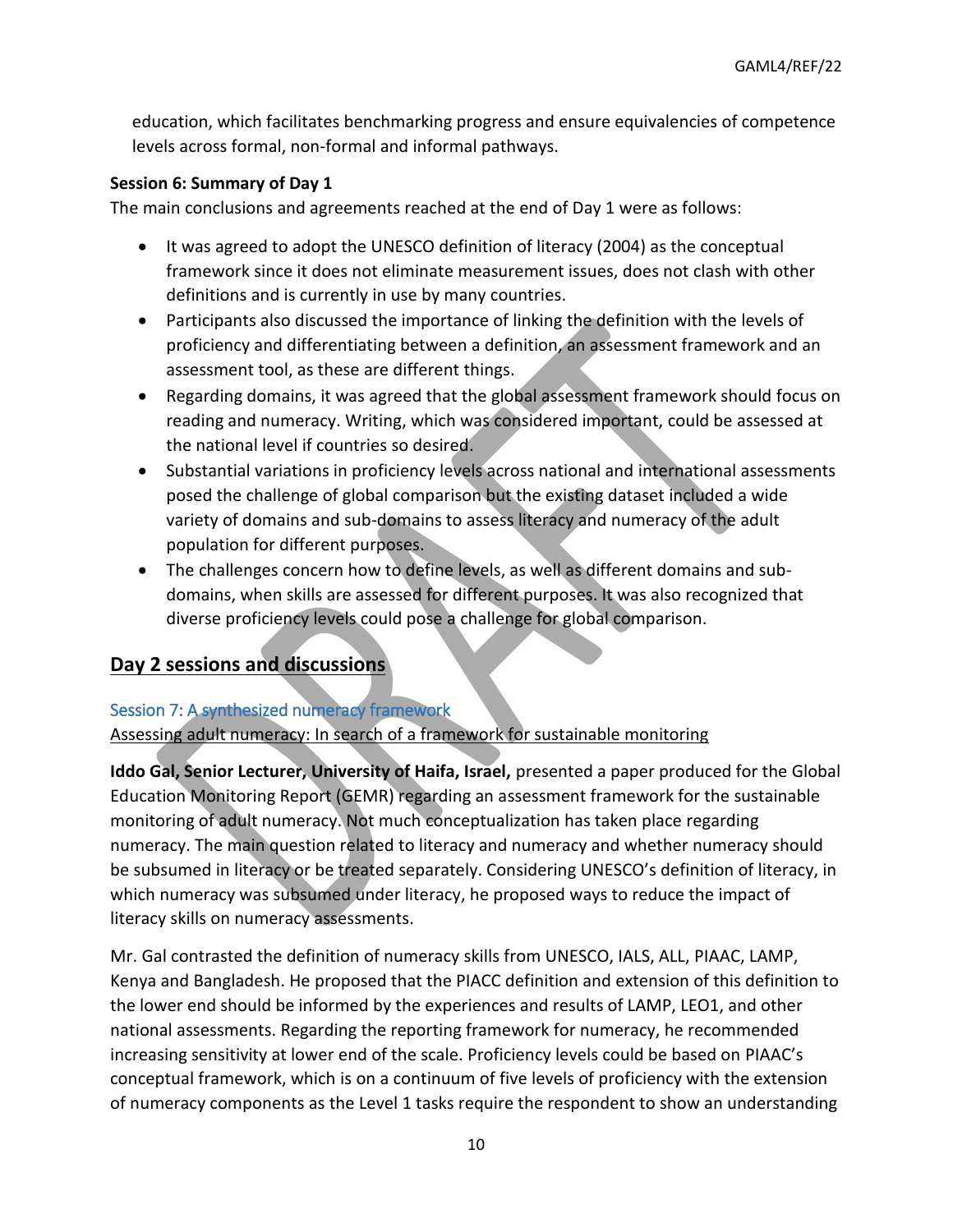of basic numerical ideas by completing simple tasks in concrete, familiar contexts, where the mathematical content was explicit with little text. Level 1 could be items to cover rudimentary numeracy skills, which would be tested orally with minimal dependence on reading.

Regarding a numeracy assessment framework, Iddo Gal recommended that a test with 16–20 items be developed by international teams and countries, for which three options were proposed: Option 1: single test with 16–20 items, covering all five levels, total score based on number correct (no IRT), used by all countries, with cultural adaptations; Option 2: Single test with 16–20 items, covering 3–4 levels for countries to choose from); and Option 3: more sophisticated test (IRT-based), rotating booklet design with all the implications.

#### *Discussion*

The following questions and comments were made during the discussion.

- Regarding measurements of numeracy, which are emerging as assessments distinct from literacy ones, there are the potential needs of such data. In Germany, people are interested in numeracy data, for instance, for refugees, people with special needs, and STEM professionals. In Israel, although policy-makers have never seen the numeracy data, their future decision-making would require this type of data. For PIAAC, the focus, for instance, is on improving literacy not at individual level but at population level. The numeracy data is required for SDG.4.6.1 monitoring as target and indicator include numeracy.
- For greater robustness of numeracy assessments, rigorous empirical testing is required. To design and implement assessments and roll them out at country level, further discussion and reflection are required where there are issues related to capacities, costs and time constraints. For instance, establishing a minimum proficiency, which differs across countries, would take a long time.
- Level 1 study could be recommended to countries, especially low income and lower middle-income countries, to then link it with international and regional tests.
- Considering the lower-end of the skills continuum, PIAAC has items for the lower end for literacy that include numeracy. But the question is how much information is really needed for effective policy-making. It is critical to decide on the need to get more information using different methods, orally or digitally, for the lower end, whether through a diagnostic or component skill survey to get the profile of low literate population. IVQ's model for lower-end literacy skills uses oral questions in numeracy, to which answers can be provided in writing or orally.
- One broad question to ask is what policy-makers want out of the SDG 4 monitoring processes and whether the lower-end proficiency levels are really necessary. Participants proposed a UNESCO-led survey to assess the needs of policy-makers in terms of the use of SDG 4 from their perspectives.
- UNESCO stressed the importance of considering the equity aspects of SDG 4, which requires information on populations typically at the lower end of proficiency levels.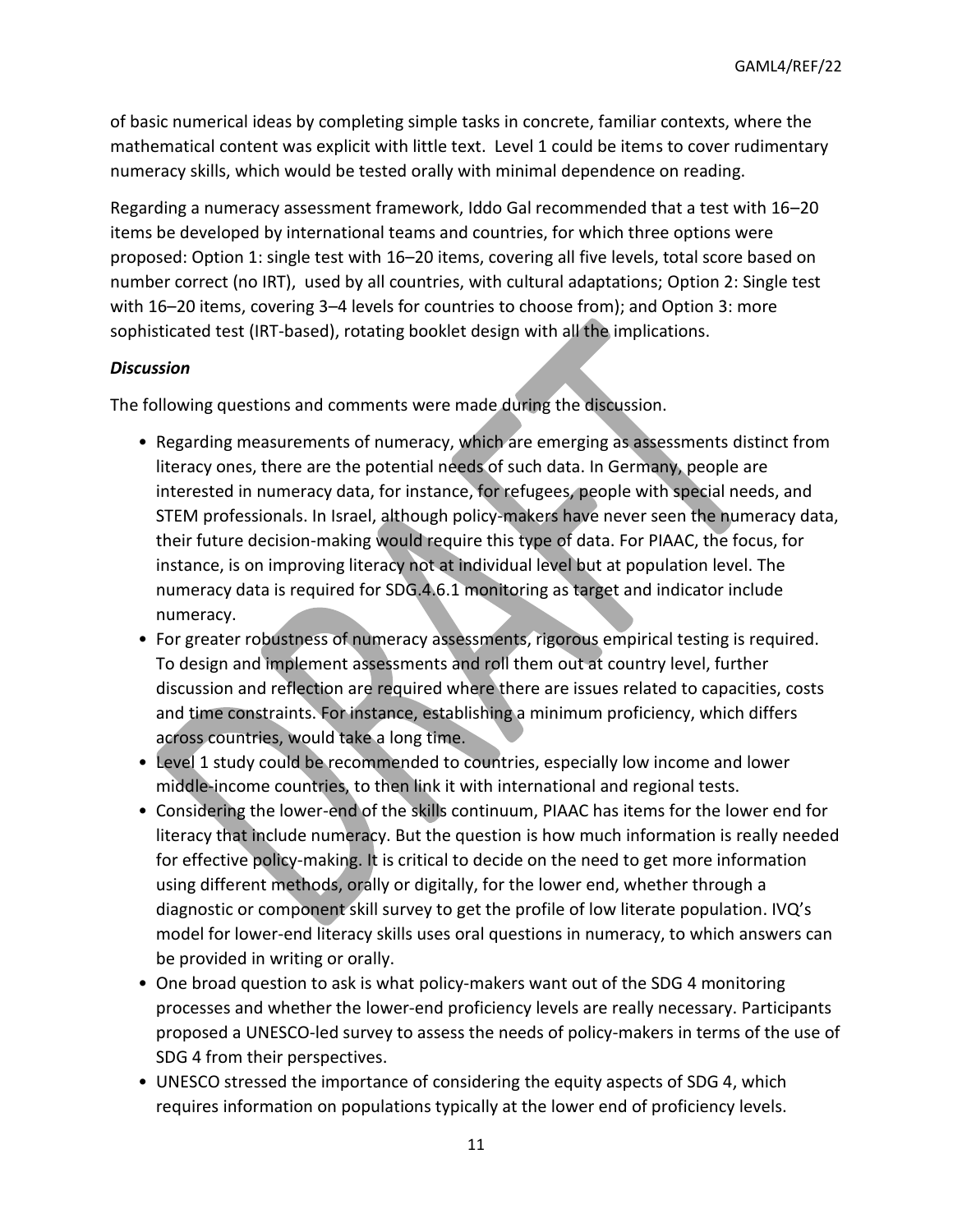#### **Session 8: Coherent perspective on conceptual framework**

#### Definitions of literacy and numeracy, and a strategy for measurement

**Scott Murray, President, DataAngel Inc.,** presented a strategy for the measurement of indicator 4.6.1. Mr Murray presented the strengths and weaknesses of PIAAC. A positive aspect of PIAAC is that it provides valid, reliable, comparable and interpretable results. However, implementation errors and technical and operational demands can result in catastrophic results making the survey even more costly than its price.

Mr. Murray described the case of Canada and proposed that any country which has the funds and implementation rigour can and should go with PIAAC. He also stressed the importance of translating the results into meaningful policy changes.

PIAAC results should be systematically linked to efforts to improve teaching and learning as in Canada, and international test results must be translated into instructional improvements if progress toward the SDGs is to be achieved. Mr Murray stressed that functionality can only be decided based on the purpose or intent of the campaign. Functionality could only be defined relative to whose interests were being served. This required further conceptual reflection, including topics such as how literacy can help individuals to cope with change or to introduce change, the skills that individuals need to impact economic, fiscal and tax investments, and how to equip individuals with skills to maximize the macroeconomic performance of the country in a more equal manner. Murray highlighted that the proficiency levels should not be imposed on countries and that it should be left to countries to decide on which levels meet their own objectives.

Based on these observations and his experience in the field of national and cross-national literacy assessments, Mr Murray recommended the following:

- 1) OECD countries to continue using PIAAC.
- 2) Countries close to the OECD average and having the means of implementation to implement PIAAC.
- 3) Other countries to:
	- a. adopt fully adaptive, computer-based testing;
	- b. improve the precision of proficiency estimates by adopting fully adaptive, computerbased testing and validation;
	- c. reduce financial and operational demands by applying purposive sampling and synthetic estimation;
	- d. decide on their own proficiency level.

In order to drive the policy agenda and generate interest, Mr Murray proposed that synthetic or model-based estimates be generated for each country using the best available data. Finally, he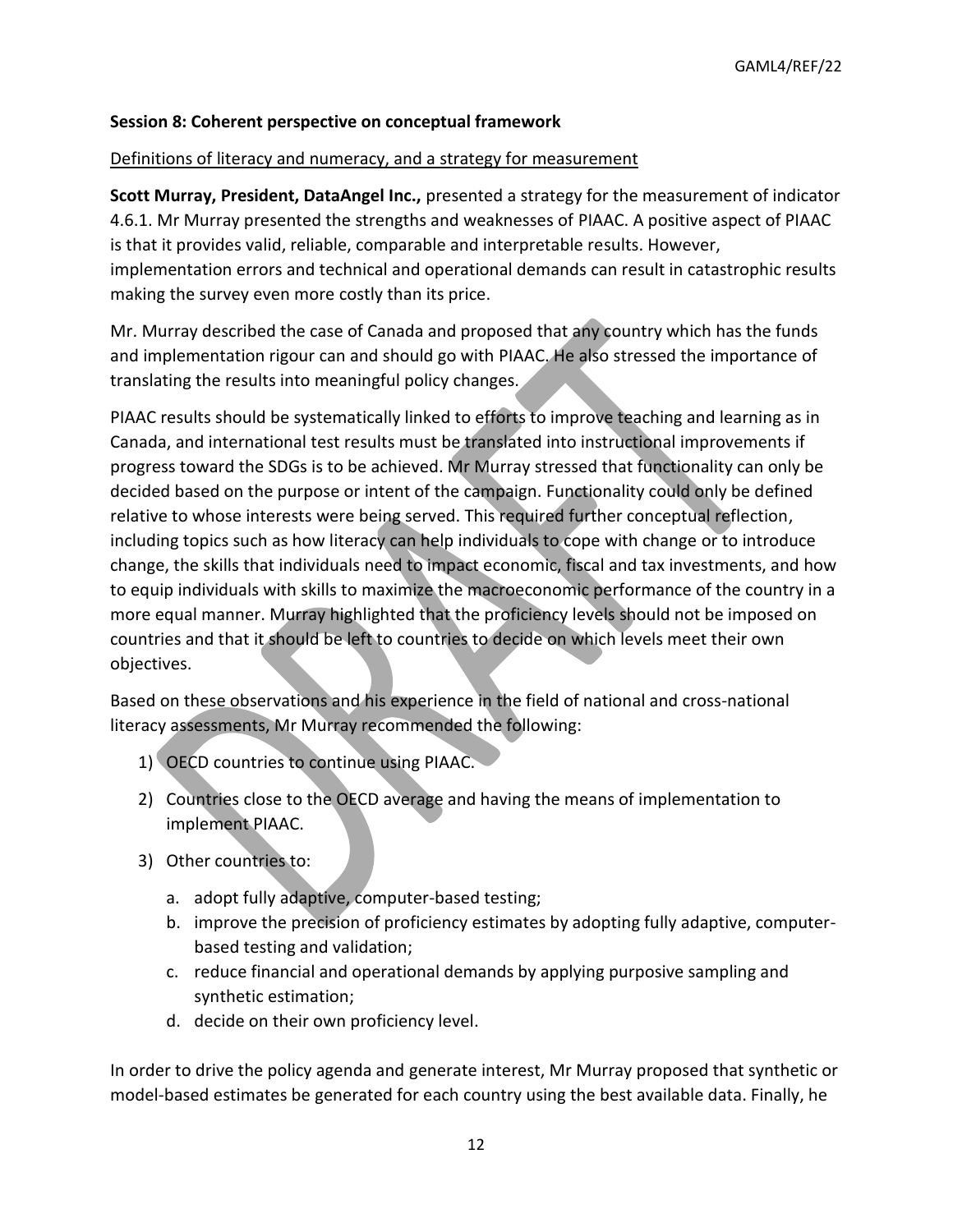described some exciting technological advances which could be implemented easily in technology- or internet-poor areas at relatively low cost.

### *Outcomes and agreements reached*

- For policy-makers to make sensible decisions, the scientific data on skills levels is useful. Murray mentioned that, in Canada, the massive skills loss detected by the statistics induced a policy shift. When technology is increasingly taking over the jobs that can be performed by low-skilled adults, policy-makers need to think about how to increase the number of people at skills levels 3–4 and above. Although this might not happen within 10–15 years, it is a possible change to anticipate.
- Regarding monitoring for SDG 4.6.1, the importance of realism was reiterated. To produce data from a mix of existing assessments within one year is impossible. Caution was also sounded regarding the lack of reliable census data, the need for huge infrastructure and resources, and challenges related to the linguistic and cultural dimensions of measurements. At the same time, the need to anticipate technological advancement in managing handling measurements was pointed out.
- Participants agreed that the financial and operational demands could be reduced. In any event, an assessment is cheaper than a jet fighter.
- It was also questioned to what extent we want to associate global monitoring efforts with a neo-liberal rationale (linked with testing companies).

## **Session 9: Pragmatic approach to measuring literacy and numeracy to improve the coverage of indicator 4.6.1**

### Challenges and opportunities to report on the indicator 4.6.1: Closing remarks of UIS

Ms. Montoya reiterated the objectives of the meeting that needed to agree on a definition of literacy, a measurement framework, measurement tools, and interim and long-term reporting. She elaborated on the following elements when considering the measurement and monitoring on indicator 4.6.1:

- 1. **Definitions**: There is agreement that the UNESCO definition of literacy will be used for the measurement of indicator 4.6.1.
- 2. **Measurement framework**: PIAAC has been adopted. More work is needed to capture the lower end of the continuum by this framework (or others) and to map other surveys against it.
- 3. **Measurement tool**: Much of the discussion focused on assessment tools. A range of different tools, including those that cover the lower end of the literacy and numeracy skills continuum, should be considered. How proficiency scales or performance levels of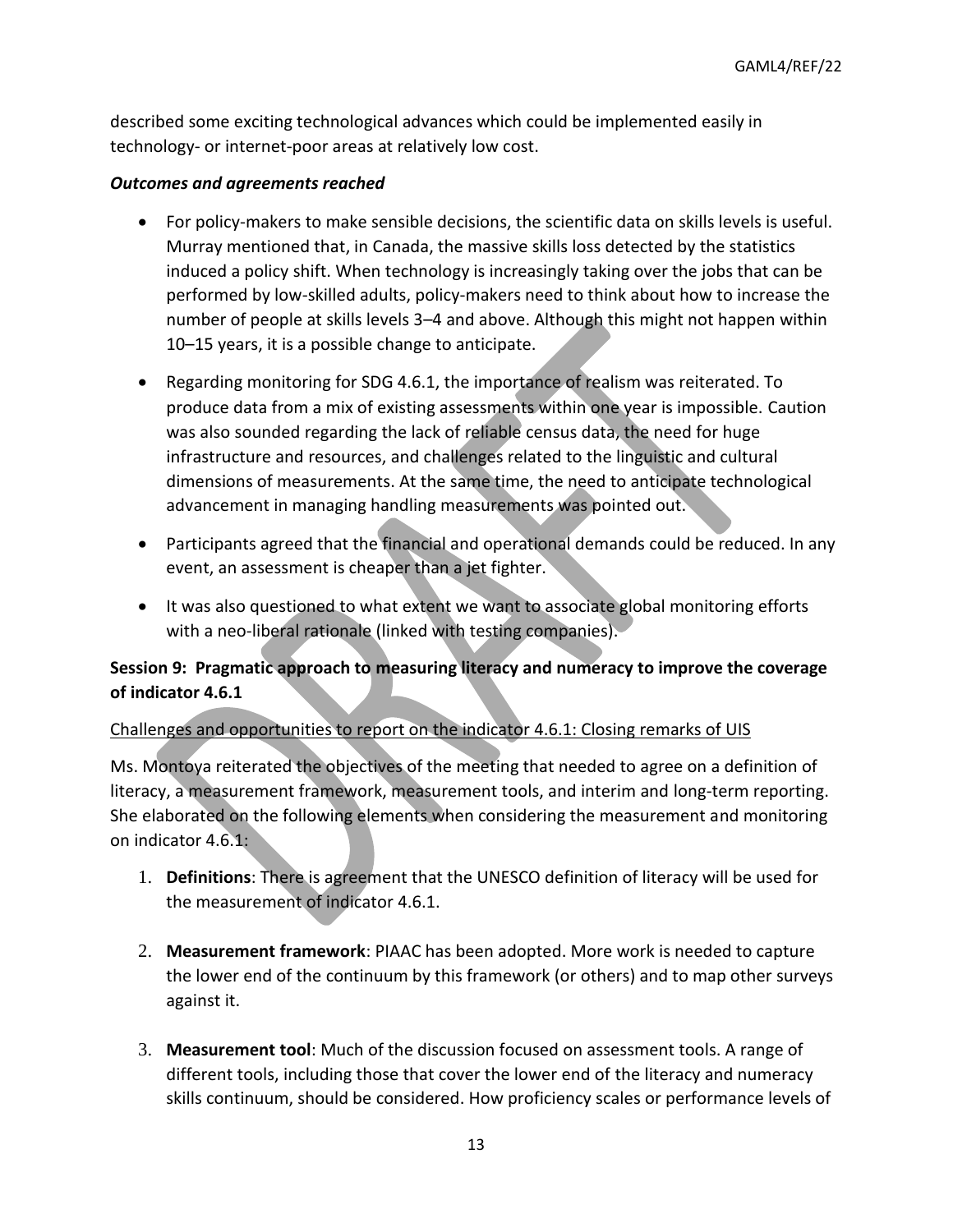various surveys are/can be aligned? What are the desirable properties of the tool? We have different tools, but the framework should allow these tools to define a wide range of skill proficiencies that correspond to the proficiency scale of the framework. Different tools also mean different cost and operational demands.

- 4. **Interim and long-term reporting**: In terms of reporting, for the short run we need to be pragmatic, but also rigorous, as needed, and with a long-term view. We also need to be as open as possible to measure progress. Ideal criteria for reporting could include the following considerations:
	- A definition that is agreed and accepted.
	- A measurement framework that covers necessary domains and sub-domains.
	- Meeting the criteria for the acceptable properties of the tool and data.
	- Is there any way for comparable reporting?
- 5. The period of reporting should be decided and recommended to UIS. The GAML Task Force on indicator 4.1.1 agreed, for instance, the reporting period of 2010–015 and 2016–2020.
- 6. The issue is the slim data coverage on indicator 4.6.1. There is a need to come up with criteria for data and measures. This includes the qualities of instruments and databases that are necessary/critical and desirable. Data-sharing parameters should be determined. Further methodological work should be carried out, including convening a group of experts to specify the above-mentioned and compare various methodologies, as well as to identify the need for further data collection.
- 7. The following practical steps could be considered:
	- **Definition of content standards** in relation to domains and sub-domains: using existing framework or not, mapping cross-national literacy and skills survey frameworks to identify gaps and define the expansion, and mapping skills survey frameworks, curriculum and national qualifications frameworks, and proposing a draft assessment framework of reference. UNESCO IBE's curriculum mapping could be used as a reference list.
	- **Performance levels:** National, regional and global proficiency levels.
	- **Proficiency scales**: Proficiency scale map could be developed to explore how proficiency scales or performance levels of different surveys are/can be aligned.
	- **Conceptual moderation of proficiency levels**: What should be test scores of youth and adults would be then classified into the desired performance level for the indicator 4.6.1 reporting.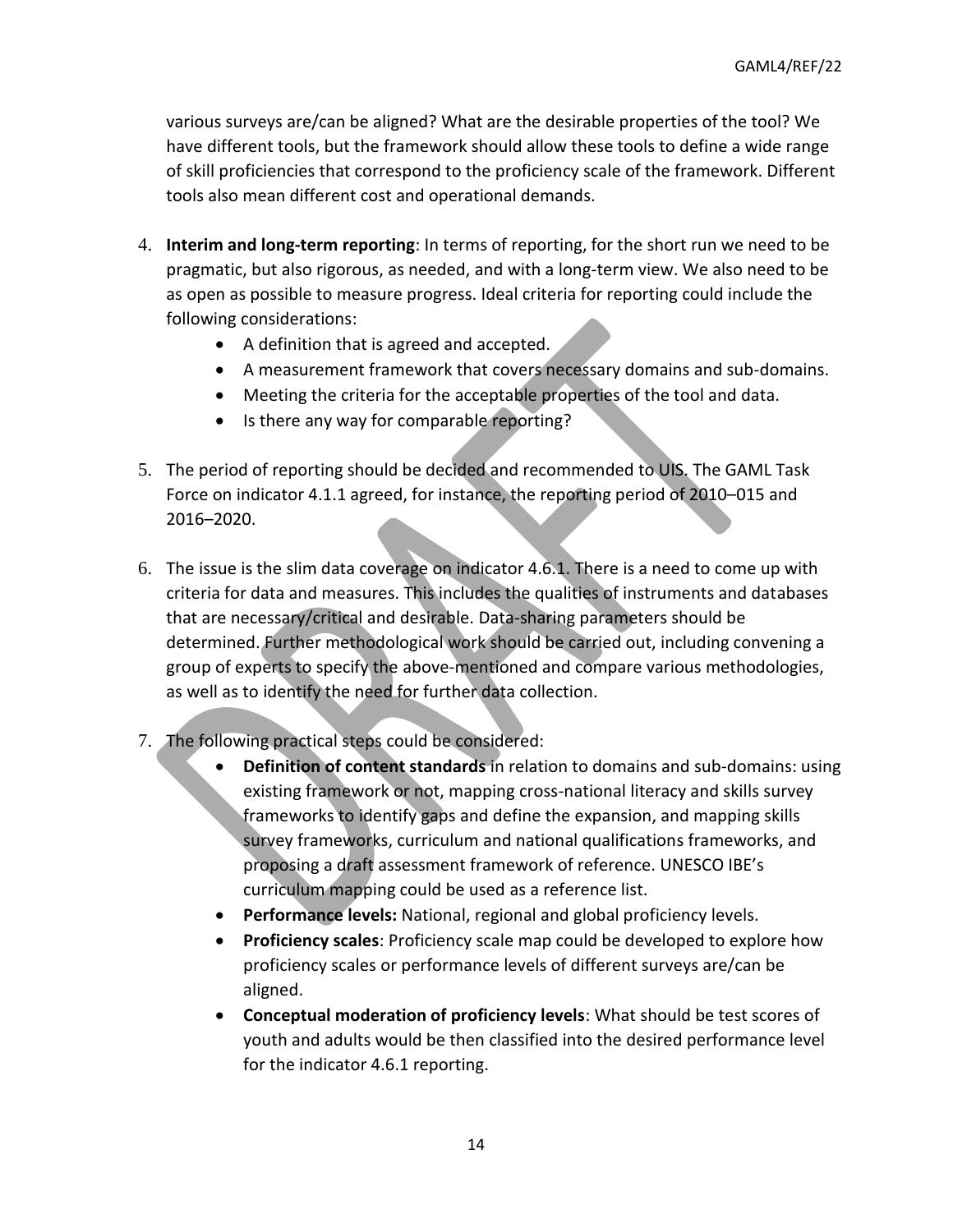Ms. Montoya further suggested the following possible and practical steps to consider advancing further the development of the measurement for indicator 4.6.1:

- Define common domains and sub-domains, continuum of skills.
- Define number of skills levels and categorize the continuum of skills.
- Write policy descriptors (generic term) for the defined levels.
- Develop full descriptions for the performance levels of the UIS reporting continuum.
- Choose a global or regional reference level of functional literacy and numeracy as the fixed proficiency level for reporting.

#### *Discussion and agreements reached*

- Regarding measurement tools, it was proposed to explore the potential of OECD's short literacy survey (SLS) currently under development for SDG 4.6.1 monitoring. It is a relatively short instrument with 1 to 3 levels on a tablet with the capacity for automatic scoring. It covers literacy only, not numeracy. It can be a standalone/dedicated study or introduced as a module in an existing international household base survey such as the Multiple Indicators Cluster Survey (MICS) or the Demographic and Health Survey (DHS). The progress has been made as the test is developed in English but it needs to be validated through field testing. The next step is to check its links with the PIAAC scale and pilot in additional languages. The SLS tools is available and downloadable. Since it has not been fully validated people will have to use it at their own risk.
- In defining performance levels, two interrelated aspects should be considered. On the one hand, performance levels are used to categorize the ability continuum on a scale in assessment. On the other, performance levels are related to 'standards' and 'norms' external to the tests. The scales used by PIAAC and PISA are data-driven, defined by the groups of countries that participated in the assessment. It is important to rethink the process.
- In addition, it was recommended not to start with descriptions of performance levels. It is worth checking into some existing surveys (LEO) how they describe levels and it is usually at the later stage of the assessment process with information on the performance of items. The development of IVQ started with research on existing work and skills levels and adjusted descriptions of skills levels after eliminating items not conforming with the scale, using IRT.
- On the Expert Group, it was questioned how this Expert Group would proceed, with what kind of timeframe and which terms of reference?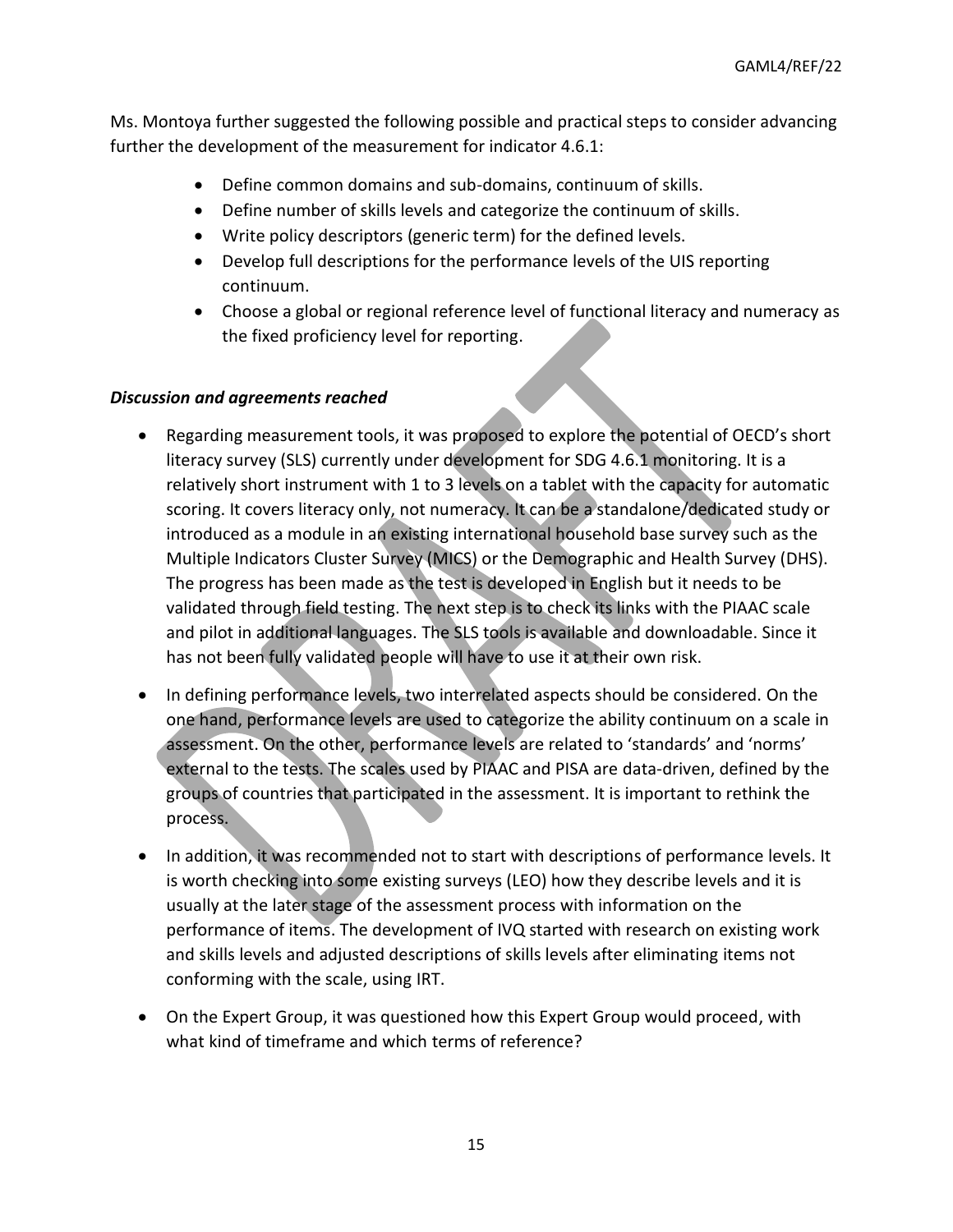### **10. Summary of agreements reached, recommendations and closing remarks**

The meeting was concluded by Margarete Sachs-Israel reiterating the agreements reached during this meeting, as follows:

- Adoption of the 2004/2017 UNESCO definition of literacy, including both literacy and numeracy.
- Adoption of the PIAAC assessment framework as the global framework.
- Using the PIAAC assessment framework as the basis for further mapping of national assessment frameworks adding missing domains and sub-domains to fill the gaps in PIAAC framework. If possible, expanding the assessment framework of PIAAC to capture lower levels of the literacy and numeracy continuum.

The main outcomes of the meeting will be reported to the GAML Task Force 4.6 which will be convened on 28–29 November 2017 in Madrid, Spain. Meanwhile, mapping and further analysis of existing literacy assessments will be conducted. This expert group will be kept informed of developments on the indicator measurement and reporting, and will be consulted and convened electronically or in person on a need basis. Another meeting of this kind may be organized in 2018.